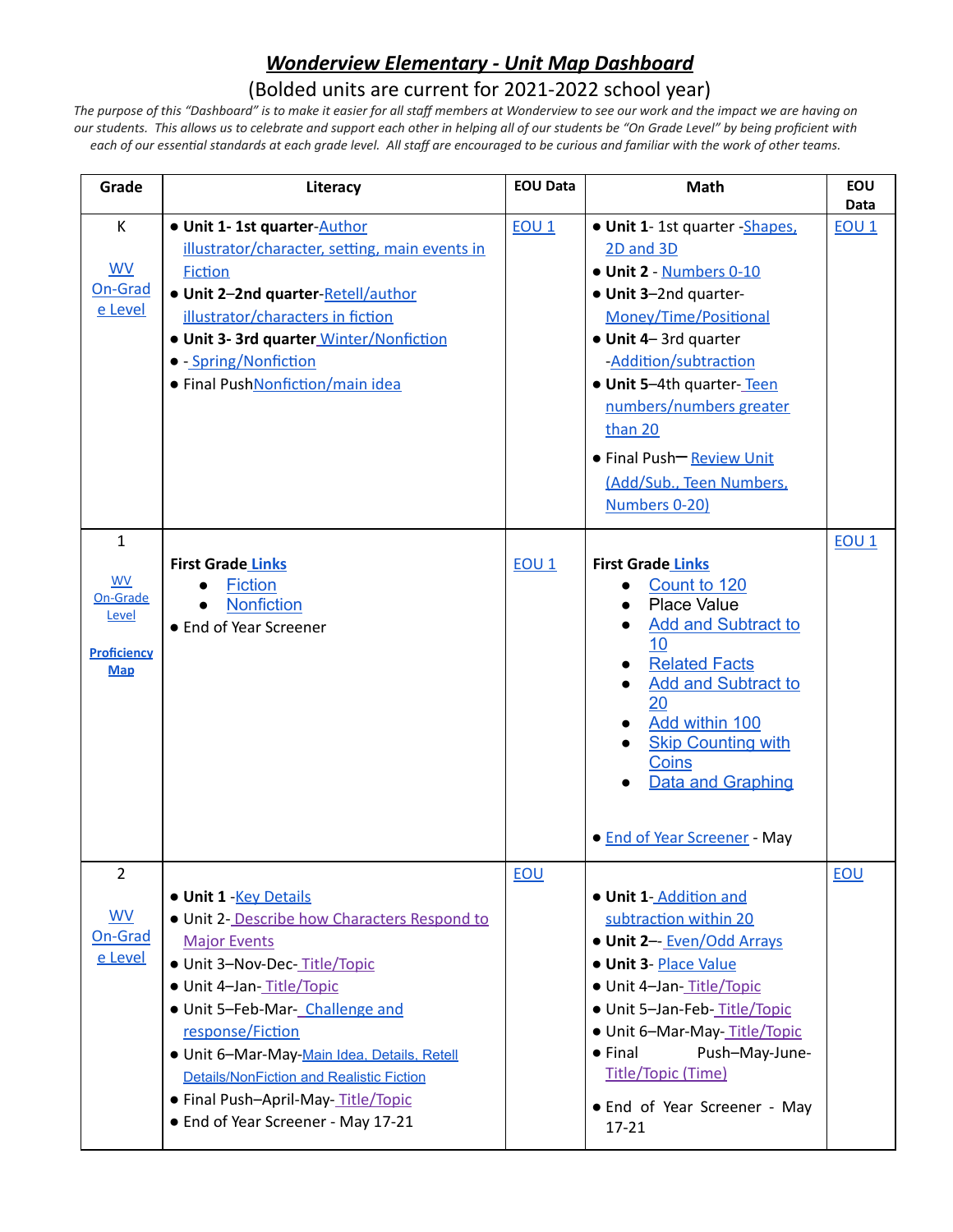| 3                    | · Unit 1-Text features/structures               | EOU | . Unit 1-Place Value/Addition   | EOU              |
|----------------------|-------------------------------------------------|-----|---------------------------------|------------------|
|                      | . Unit 2-Sept-Oct-main idea and                 |     | and Subtraction                 |                  |
| WV                   | details/non-fiction                             |     | • Unit 2- Multiplication/Area   |                  |
| On-Grad              | · Unit 2B-Nov-Dec-Title/Topic                   |     | · Unit 3- Division              |                  |
| e Level              | · Unit 4-Jan-Title/Topic                        |     | <b>• Unit 4- Fractions</b>      |                  |
|                      | · Unit 5-Jan-Feb-Main Idea and                  |     | • Unit 5-Time/Measurement       |                  |
|                      | Detail/Fiction                                  |     | • Final Push-May-June-          |                  |
|                      | · Unit 6-Mar-Apr-Main Central Idea/Non          |     | <b>Title/Topic</b>              |                  |
|                      | <b>Fiction</b>                                  |     |                                 |                  |
|                      | • Final Push-April-May-Title/Topic              |     |                                 |                  |
|                      |                                                 |     |                                 |                  |
| $\overline{4}$       | <b>. Unit 1-Text Features</b>                   | EOU | . Unit 1-Place value add/sub    | EOU <sub>1</sub> |
| <b>WV</b>            | . Unit 2-Sept-Oct-Nonfiction                    |     | • Unit 2-Multiplication         |                  |
| On-Grad              | • Unit 2B-Nov-Dec-Writing a Paragraph           |     | · Unit 3- Division              |                  |
| e Level              | · Unit 4-Jan-Title/Topic                        |     | · Unit 4-Equivalent Fractions   |                  |
|                      | · Unit 5-Jan-Feb-Fiction characteristics, cite, |     | • Unit 5-Adding/Subtracting     |                  |
|                      | infer/Fiction                                   |     | of fractions                    |                  |
|                      | . Unit 6-Mar-April-Main idea and details,       |     | · Unit 6- Measurement/Data      |                  |
|                      | connotative language/Nonfiction                 |     | • Final Push-May-June-          |                  |
|                      | • Final Push-April-May-Title/Topic              |     | <b>Title/Topic</b>              |                  |
|                      |                                                 |     |                                 |                  |
| 5                    | · Unit 1-Text features/structures               | EOU | · Unit 1- Whole number          | <b>EOU</b>       |
|                      | · Unit 2-Sept-Oct-Nonfiction                    |     | operations                      |                  |
| <b>WV</b>            | · Unit 3-Nov-Dec-Title/Topic                    |     | . Unit 2-Add and Subtract       |                  |
| On-Grad              | · Unit 4-Jan-Title/Topic                        |     | <b>Fractions</b>                |                  |
| e Level              | · Unit 5-Jan-Feb-Main Event, cite,              |     | . Unit 3- Multiply and divide   |                  |
|                      | infer/Fiction                                   |     | fractions                       |                  |
|                      | . Unit 6-Mar-May-Text Features/nonfiction       |     | · Unit 4- Decimal Place value   |                  |
|                      | · Final Push-April-May-Title/Topic              |     | <b>. Unit 5-Decimal Place</b>   |                  |
|                      |                                                 |     | <b>Operations</b>               |                  |
|                      |                                                 |     | · Unit 6-Geometry/              |                  |
|                      |                                                 |     | <b>Measurement and Data</b>     |                  |
|                      |                                                 |     | • Final PushTitle/Topic         |                  |
|                      |                                                 |     |                                 |                  |
| 6                    | · Unit 1-Aug-Sept-Text Features                 | EOU | . Unit 1 - Whole number and     | EOU              |
|                      | . Unit 2-Sept-Oct-Non-fiction/ Main Idea &      |     | decimal fluency                 |                  |
| <b>WV</b><br>On-Grad | <b>Details</b>                                  |     | . Unit 2 -Multiply and divide   |                  |
| e Level              | <b>• Unit 2B-Nov-Dec-</b> Writing a Paragraph   |     | fractions                       |                  |
|                      | · Unit 4-Jan-Title/Topic                        |     | . Unit 3 Ratios and proportions |                  |
|                      | · Unit 5-Jan-Feb-Fiction characteristics, topic |     | • Unit 4- Expressions and       |                  |
|                      | sentence/Fiction                                |     | <b>Equations</b>                |                  |
|                      | . Unit 6-Mar-May-Main Idea and                  |     | • Unit 5-Integers and Rational  |                  |
|                      | Details/NonFiction                              |     | numbers                         |                  |
|                      | · Final Push-April-May-Title/Topic              |     | • Unit 6-Statistics             |                  |
|                      |                                                 |     | · Unit 7- Geometry              |                  |
|                      |                                                 |     | <b>• Final Push-Final Push</b>  |                  |
| Art                  | Grade 2:                                        |     | Grade 4:                        |                  |
|                      | • Unit 1-Aug-Sept-Title/Topic                   |     | · Unit 1-Aug-Oct-Title/Topic    |                  |
| <b>WV Art</b>        | · Unit 2-Oct-Dec-Title/Topic                    |     | · Unit 2-Nov-Jan-Title/Topic    |                  |
| Program              | · Unit 3-Jan-Feb-Title/Topic                    |     | · Unit 3-Feb-Apr-Title/Topic    |                  |
|                      | · Unit 4-Mar-Apr-Title/Topic                    |     | • Unit 4-Apr-May-Title/Topic    |                  |
|                      |                                                 |     |                                 |                  |